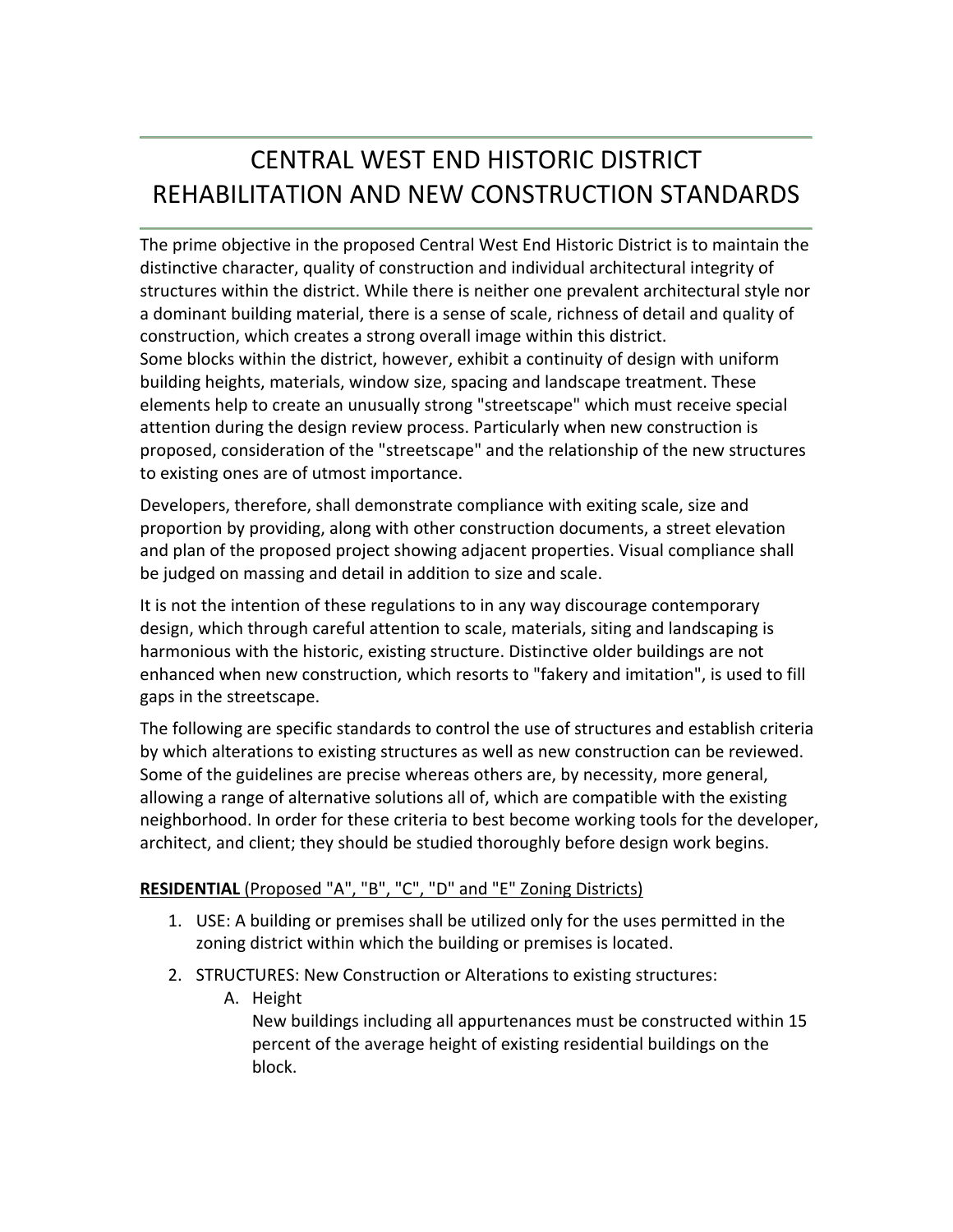B. Location

New or moved structures shall be positioned on their lot so that any existing rhythm or recurrent building masses to spaces is continued as well as the pattern of setback from the street.

C. Exterior Materials

In the Central West End brick masonry, stone masonry or stucco are dominant with terra cotta and wood used for trim and other architectural features. All new building materials shall be compatible in type and texture with the dominant materials of adjacent buildings. Artificial masonry such as "Permastone" is not permitted. A submission of all building material samples including mortar shall be required prior to approval.

D. Details

Architectural details on existing structures shall be maintained in a similar size, detail and material. Where they are badly deteriorated, similar details salvaged from other buildings may be substituted. Both new and replacement window and doorframes shall be limited to wood or color finished aluminum. Raw or unfinished aluminum is not acceptable. Awnings of canvas only are acceptable.

E. Roof Shapes

When one roof shape is employed in a predominance of existing buildings in a block, any proposed new construction or alteration should be viewed with respect to its compatibility with the existing adjacent buildings.

F. Roof Materials

Roof materials shall be slate, tile, copper or asphalt shingles where the roof is visible from the street. Brightly colored asphalt shingles are not appropriate.

### 3. WALLS, FENCES AND ENCLOSURES

Walls and fences form an important part of the overall streetscape. These should be of brick, stone or stucco, wood, wrought iron or evergreen hedge when visible from the street, as is consistent with existing dominant materials.

4. LANDSCAPING

If there is a predominance of particular types or qualities of landscape materials, any new planting should be compatible by considering massing and continuity. The installation of street trees is encouraged and in some instances may be required.

### 5. PAVING OR GROUND COVER MATERIALS

Where there is a predominant use of a particular ground cover or paving material, any new or added material should be compatible with streetscape.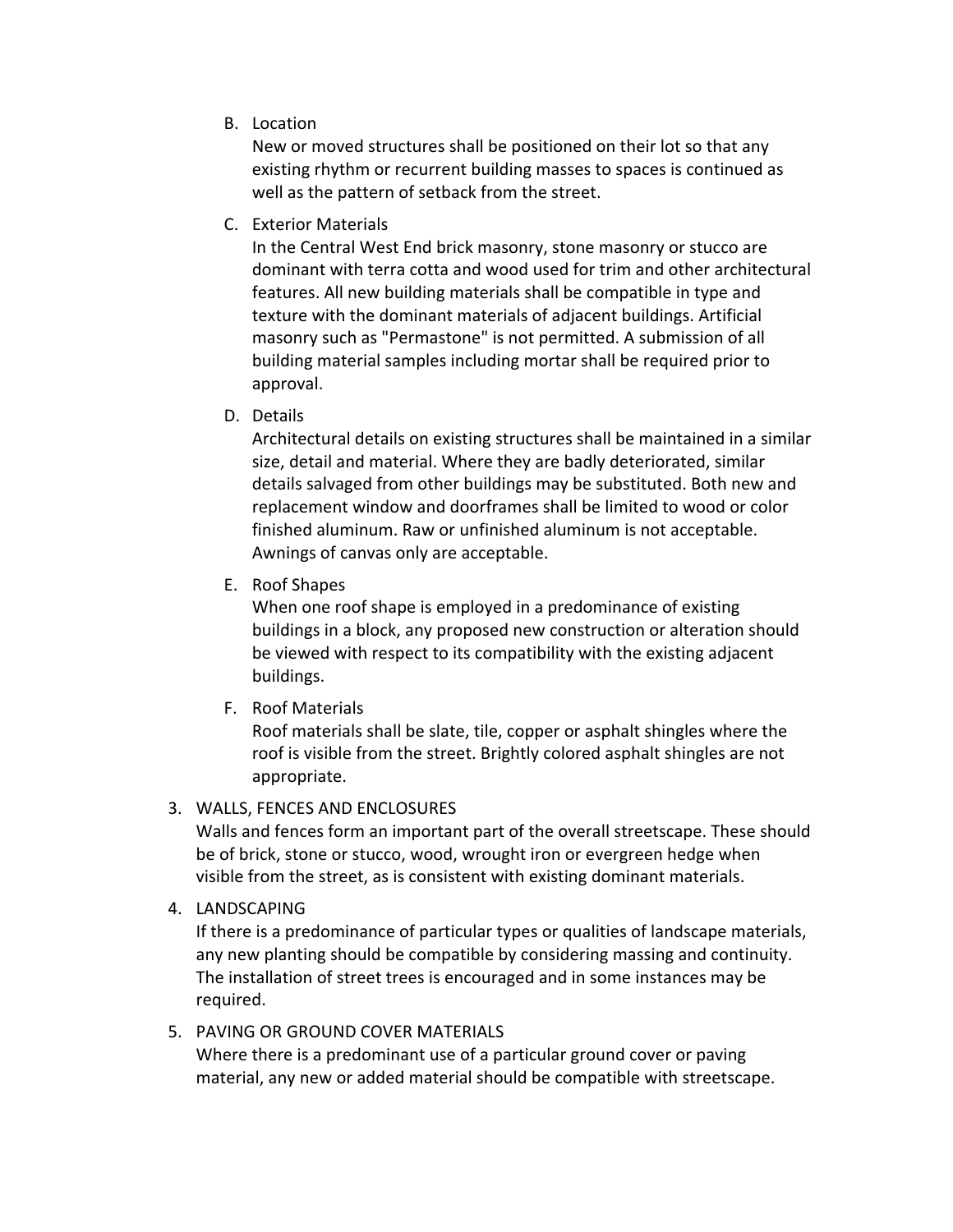Crushed rock is not acceptable for paving. Asphalt is not acceptable for walkways.

## 6. STREET FURNITURE AND UTILITIES

All freestanding light standards placed in the front yard of any structure or premises shall be either authentic period styling or high quality contemporary design. The design and location of all items of street furniture must be approved prior to placement. Special permits must be obtained if street furniture is to be located within public right‐of‐way. Where possible, all new utility lines shall be underground.

### **COMMERCIAL** (Proposed "F" and "H")

1. USE

A building or premises shall be utilized only for the uses permitted in the zoning district within which the building or premises is located, except that none of the following shall be permitted: Drive‐in Restaurants

Service Stations

- 2. STRUCTURES
	- a. Height

New buildings must be constructed within 15 percent of the average height of existing commercial buildings on the block. In no case shall a commercial structure of less than two stories be permissible.

b. Location

New or moved commercial structures shall be positioned on the lot to enhance the character of the commercial location.

c. Exterior Materials

In the Central West End brick masonry, stone masonry or stucco are dominant with terra cotta and wood used for trim and other architectural features. All new building materials shall be compatible in type and texture with the dominant materials of adjacent buildings. Artificial masonry such as "Permastone" is not permitted. A submission of all building material samples including mortar shall be required prior to approval.

d. Details

Architectural details on existing structures shall be maintained in a similar size, detail and material. Where they are badly deteriorated, similar details salvaged from other buildings may be substituted. Both new and replacement window and doorframes shall be limited to wood or color finished aluminum. Raw or unfinished aluminum is not accepted. Awnings of canvas only are acceptable.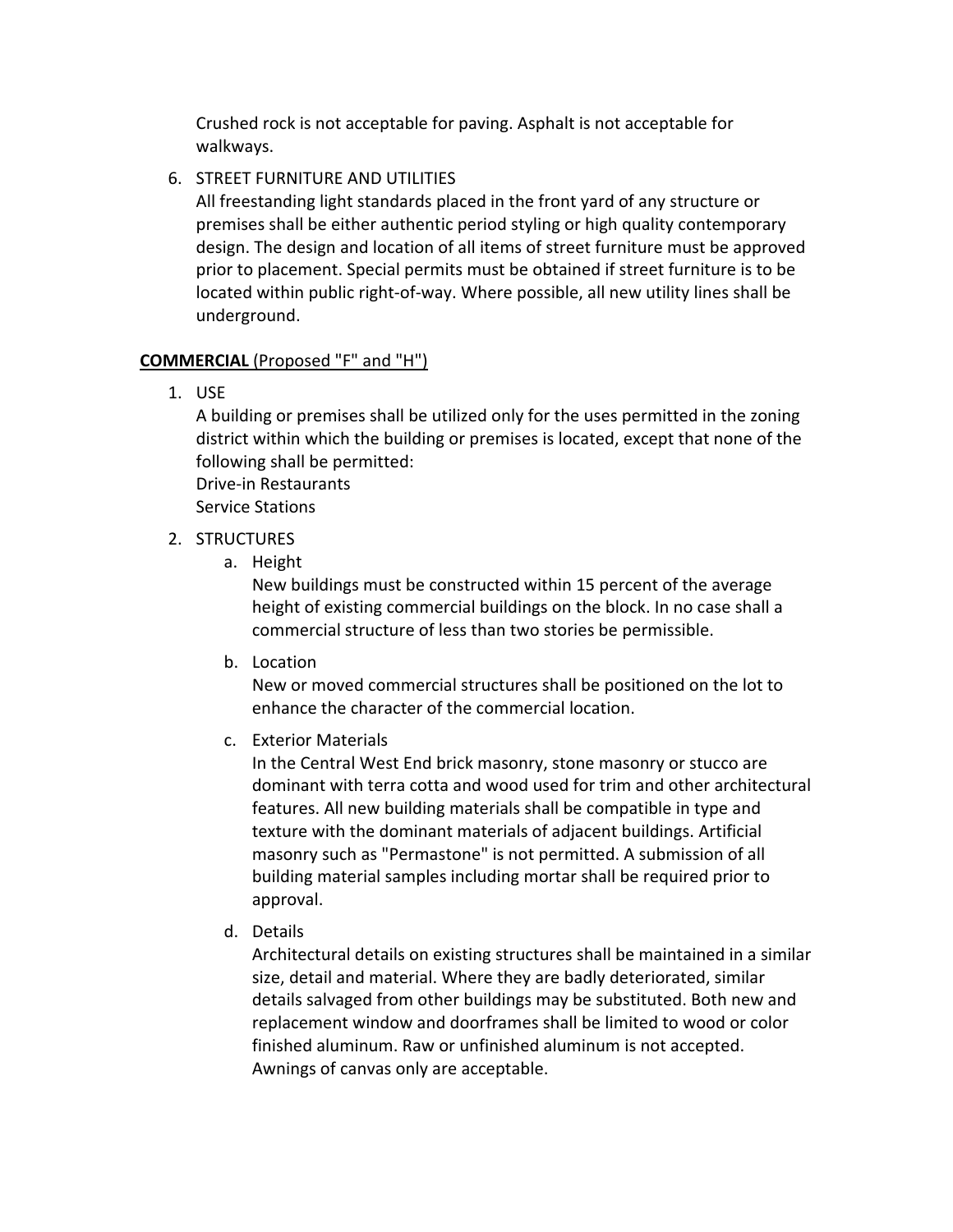e. Roof Shapes

When there is a strong dominant roof shape in a block, any proposed new construction or alteration should be viewed with respect to its compatibility with the existing adjacent buildings.

f. Roof Materials

Roof materials shall be slate, tile, copper or asphalt shingles where the roof is visible from the street. Brightly colored asphalt shingles are not appropriate.

g. Walls, Fences and Enclosures

Walls and fences form an important part of the overall streetscape. These should be of brick, stone or stucco, wood, wrought iron or evergreen hedge when visible from the street, as is consistent with existing dominant materials. Concrete walls are also acceptable when a part of the overall building design.

h. Parking

All off‐street parking shall be located behind or to the side of commercial structures. Where visible from the street, screening with visually opaque landscaping or 5' minimum high masonry or concrete wall shall be necessary.

i. Paving Materials

The use of masonry units compatible with adjacent building materials is encouraged. Pedestrian walks, courts, sitting areas, etc. shall be surfaced by a permanent material including textured concrete, brick pavers, cobblestone or street pavers or any other material consistent with adjacent surfaces. Asphalt paving shall not be acceptable on any areas for pedestrian‐use, exclusively, and acceptable on vehicular‐use areas only.

j. Signs

Signs within the commercial district shall be in accordance with the zoning ordinance except that in no case will the following be allowed:

- 1. Non‐appurtenant advertising signs.
- 2. Signs in excess of 25' in height.
- 3. Wall signs above the second floor window sill level. Wall signs should be designed to complement the existing building and never cover windows or other architectural elements. Where more than one wall sign exists on a single structure or a series of related structures, all signs should be basically similar in character and placement. Office buildings without first floor retail establishments shall have no more than one wall sign per façade located below the second floor window sill line designating only the name and address of the building.
- 4. Roof top signs.